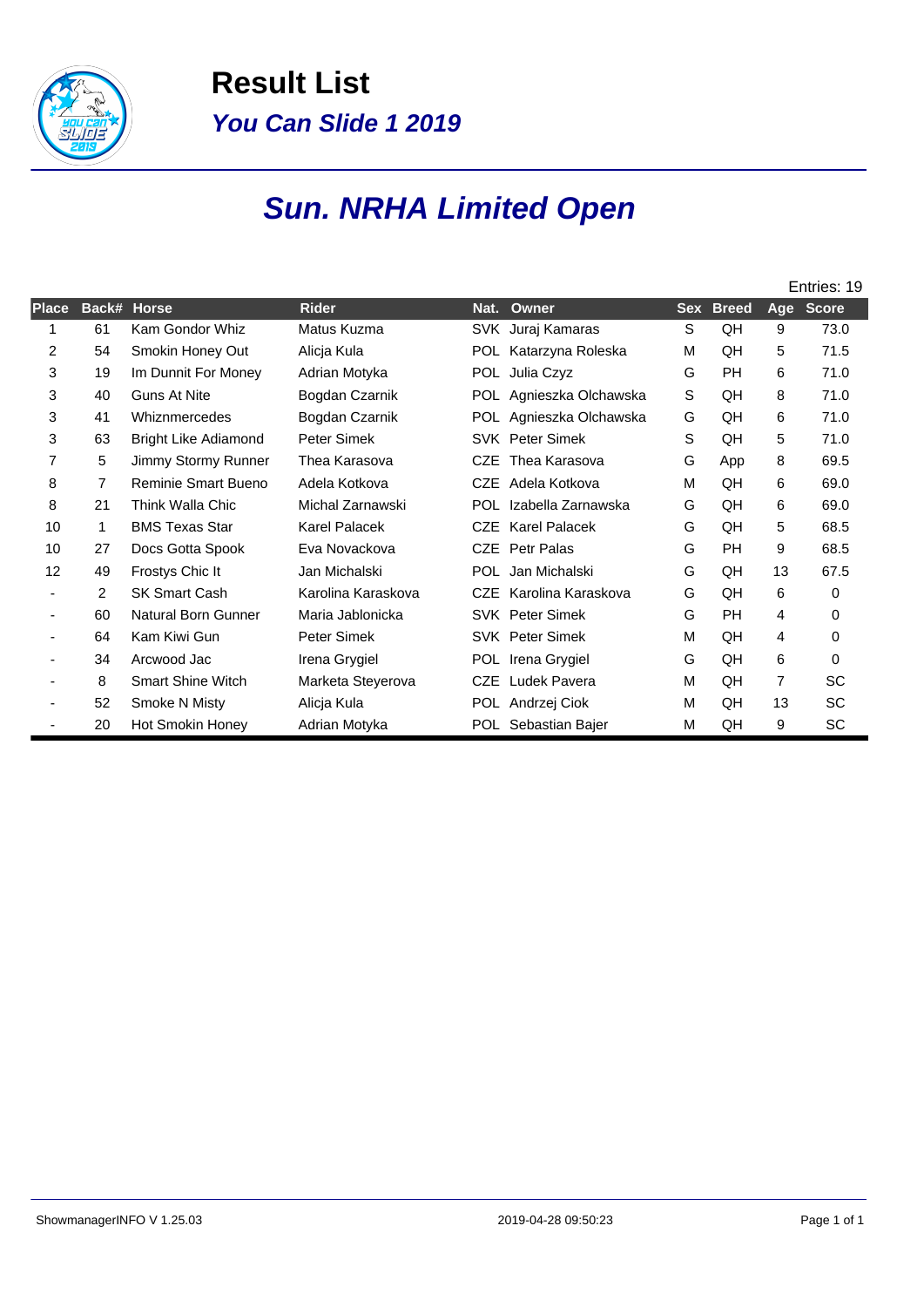|                                                                                                                  |      | <b>NRHA JUDGES SCORE CARD</b> |                | Judge Douglas Allen (Judge 1) |                      |                                                        |                |                 |                                                               |   |                         |              |
|------------------------------------------------------------------------------------------------------------------|------|-------------------------------|----------------|-------------------------------|----------------------|--------------------------------------------------------|----------------|-----------------|---------------------------------------------------------------|---|-------------------------|--------------|
|                                                                                                                  |      |                               |                |                               |                      |                                                        |                |                 |                                                               |   | Pattern 8               |              |
| MANEUVERS SCORES: -1 1/2 Extremely Poor -1 Very Poor -1/2 Poor 0 Correct +1/2 Good +1 Very Good +1 1/2 Excellent |      |                               |                |                               |                      |                                                        |                |                 |                                                               |   |                         |              |
|                                                                                                                  |      | MANEUVER<br>DESCRIPTION       | LS             | <b>RS</b>                     | RC<br>Isl            | $\begin{array}{c} \text{LC} \\ \text{Isl} \end{array}$ |                | LRB $/$ RRB $/$ | $\begin{array}{c}\n\text{Stop} \\ \text{Backup}\n\end{array}$ |   | PENALTY<br><b>TOTAL</b> |              |
| <b>DRAW</b>                                                                                                      | EXH# | MANEUVER<br>PENALTY           | 1              | 2                             | 3                    |                                                        | 5              | 6               | 7                                                             | 8 |                         | SCORE        |
| $\sim$                                                                                                           | 8    | <b>SCORE</b>                  |                | $\leq$                        | ₽                    |                                                        | $C +$          |                 |                                                               |   |                         |              |
| <b>DRAW</b>                                                                                                      | EXH# | <b>PENALTY</b>                |                |                               |                      |                                                        |                |                 |                                                               |   |                         | <b>SCORE</b> |
| $\overline{2}$                                                                                                   | 41   | <b>SCORE</b>                  |                |                               |                      | $^{+}$                                                 |                | $^{+1/2}$       |                                                               |   |                         |              |
| <b>DRAW</b>                                                                                                      | EXH# | PENALTY                       |                | 12                            |                      |                                                        |                |                 |                                                               |   |                         | <b>SCORE</b> |
| 3                                                                                                                | 54   | SCORE                         |                |                               | $+1/2$               | $+ / 2$                                                |                |                 | $+1/2$                                                        |   |                         |              |
| <b>DRAW</b>                                                                                                      | EXH# | PENALTY                       |                |                               |                      | 1/2                                                    |                |                 |                                                               |   |                         | <b>SCORE</b> |
| $\overline{7}$                                                                                                   | 19   | <b>SCORE</b>                  |                | $+1$<br>12                    | $\eta$               | $\alpha$                                               |                |                 |                                                               |   |                         |              |
| <b>DRAW</b>                                                                                                      | EXH# | PENALTY                       |                |                               |                      |                                                        |                |                 |                                                               |   |                         | <b>SCORE</b> |
| 5                                                                                                                | 63   | SCORE                         | $+ / 2$        | $\frac{1}{2}$                 | $+$<br>$\frac{2}{2}$ |                                                        | $+\frac{1}{2}$ | 2               |                                                               |   | 2                       |              |
| <b>DRAW</b>                                                                                                      | EXH# | <b>PENALTY</b>                | Ϋ2             |                               |                      |                                                        |                |                 |                                                               |   |                         | SCORE        |
| 6                                                                                                                | 21   | <b>SCORE</b>                  |                | $\frac{1}{2}$                 |                      |                                                        |                |                 |                                                               |   |                         | 69           |
| <b>DRAW</b>                                                                                                      | EXH# | PENALTY                       |                |                               |                      |                                                        |                |                 |                                                               |   |                         | <b>SCORE</b> |
| 7                                                                                                                | 27   | <b>SCORE</b>                  |                | $+\frac{1}{2}$                | 12                   | 12                                                     | 12             | -Y2             |                                                               |   |                         |              |
| <b>DRAW</b>                                                                                                      | EXH# | PENALTY                       |                |                               |                      | 0                                                      |                |                 |                                                               |   |                         | <b>SCORE</b> |
| 8                                                                                                                | 60   | <b>SCORE</b>                  |                |                               | 12                   |                                                        |                |                 |                                                               |   |                         |              |
| <b>DRAW</b>                                                                                                      | EXH# | PENALTY                       |                | 1/2                           |                      |                                                        | $\mathbf{z}$   |                 |                                                               |   |                         | <b>SCORE</b> |
| 9                                                                                                                | 49   | <b>SCORE</b>                  | $-\frac{1}{2}$ |                               | $+\frac{1}{2}$       | $+$<br>2                                               | 2              |                 |                                                               |   |                         |              |
| <b>DRAW</b>                                                                                                      | EXH# | PENALTY                       | 0              |                               |                      |                                                        |                |                 |                                                               |   |                         | <b>SCORE</b> |
| 10                                                                                                               | 34   | SCORE                         |                |                               |                      |                                                        |                |                 | -35                                                           |   |                         |              |

Judge's Signature

They allen Created by ShowmanagerINFO V 1.25.03 (19:53:00)

Page 1 of 2